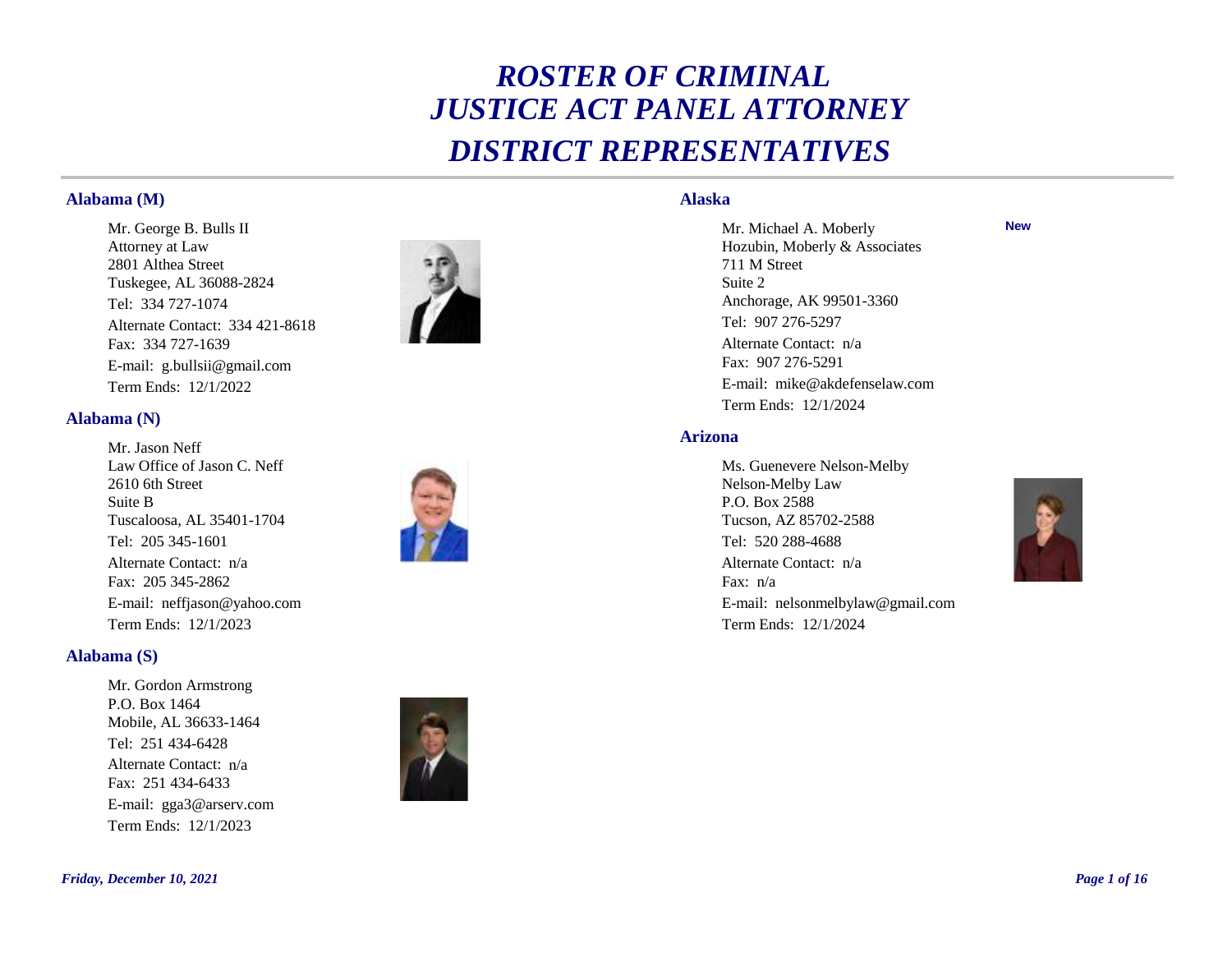## **Arkansas (E)**

Tel: 501 353-0371 Fax: n/a E-mail: nicololaw@gmail.com Term Ends: 12/1/2024 Ms. Nicki Nicolo Law Offices of Nicki Nicolo, PLLC 424 West 4th Street Suite A North Little Rock, AR 72114-5394 Alternate Contact: n/a

#### **Arkansas (W)**

Tel: 479 521-7727 Fax: n/a E-mail: ken@ozzylaw.com Term Ends: 12/1/2024 Mr. Ken Osborne 509 W. College Ave. Fayetteville, AR 72701-3402 Alternate Contact: n/a

## **California (C)**

Tel: 213 489-5880 Fax: 213 489-5923 E-mail: anthonysolislaw@gmail.com Term Ends: 12/1/2023 Mr. Anthony M. Solis A Professional Law Corporation 23679 Calabasas Road Suite 412 Calabasas, CA 93102-1502 Alternate Contact: 213 220-5274



**New**

**New**

## **California (E)**

Tel: 916 440-8600 Fax: 916 440-9610 E-mail: kdaly@barth-daly.com Term Ends: 12/1/2023 Ms. Kresta Daly Barth Daly, LLP 2810 5th Street Davis, CA 95618-7759 Alternate Contact: n/a

## **California (N)**

## Tel: 415 217-3700 Fax: n/a E-mail: martha@boersch-illovsky.com Term Ends: 12/1/2024 Ms. Martha Boersch 1611 Telegraph Avenue Suite 806 Oakland, CA 94612-2147 Alternate Contact: n/a

## **California (S)**

Tel: 619 239-4344 Fax: n/a E-mail: Jamiferrara@msn.com Term Ends: 12/1/2022 Ms. Jami Ferrara 964 5th Avenue Suite 790 San Diego, CA 92101-6102 Alternate Contact: n/a



#### **New**



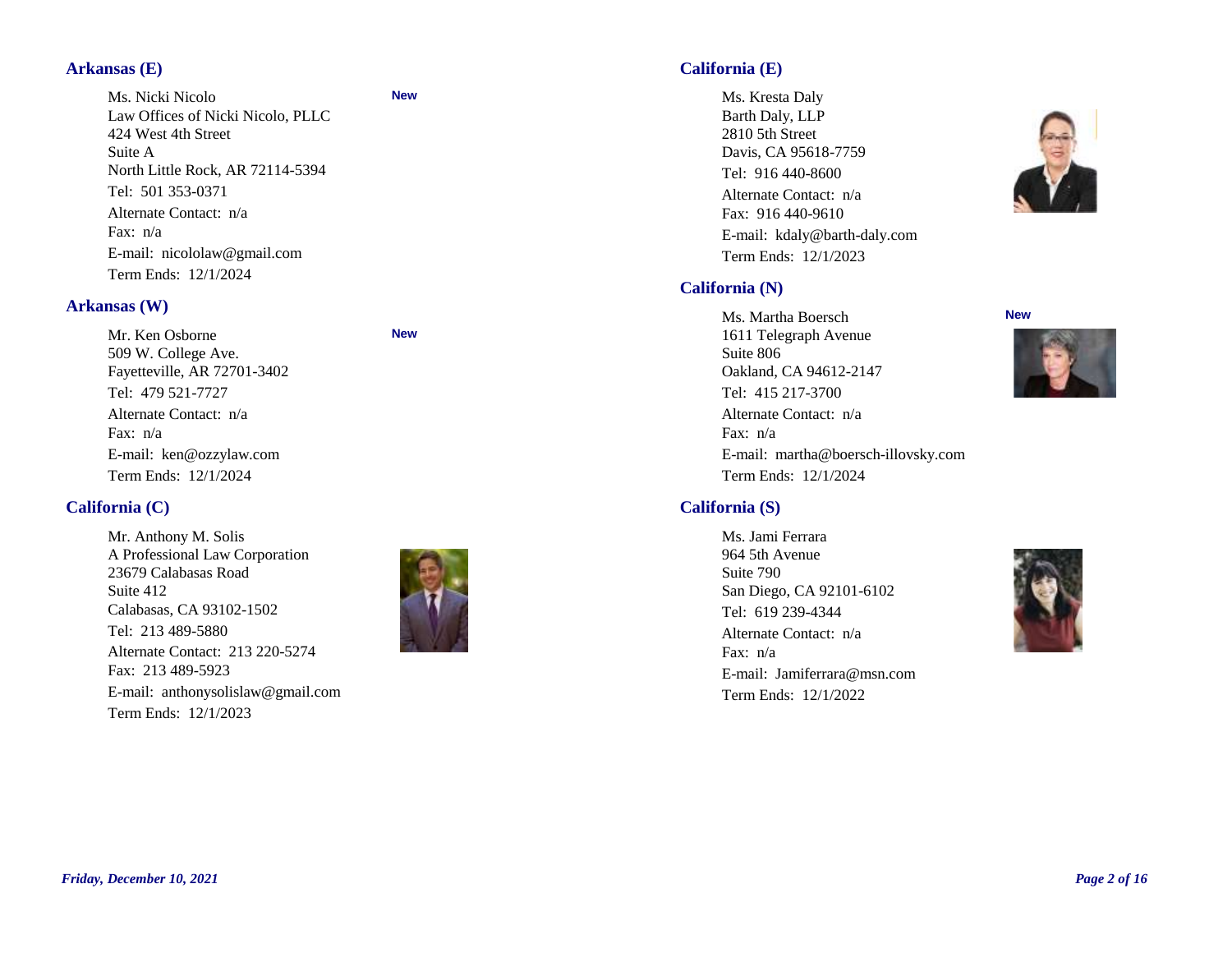### **Colorado**

Tel: 303 577-1633 Fax: n/a E-mail: colette@tvedtlaw.com Term Ends: 12/1/2023 Ms. Colette Tvedt Tvedt Law 1600 Stout Street Suite 1400 Denver, CO 80202-3110 Alternate Contact: n/a



## **Connecticut**

Tel: 203 327-1500 Fax: 203 327-7660 E-mail: afelsen@aol.com Term Ends: 12/1/2024 Ms. Audrey Felsen Koffsky & Felsen, LLC 1150 Bedford Street Stamford, CT 06905-5309 Alternate Contact: 203 253-0912



#### **Delaware**

Tel: 215 568-1943 Fax: 215 205-1658 E-mail: jeremyibrahim.esq@gmail.com Term Ends: 12/1/2022 Mr. Jeremy Gonzalez Ibrahim P.O. Box 1025 Chadds Ford, PA 19317-0649 Alternate Contact: n/a



### **District of Columbia**

Tel: 202 462-1100 Fax: 202 204-5165 E-mail: valawyer@erols.com Term Ends: 12/1/2024 Mr. Pleasant S. Brodnax III 1701 Pennsylvania Avenue, N.W. Suite 200 Washington, DC 20006-5823 Alternate Contact: n/a



#### **New**

Tel: 813 659-2000 Fax: n/a E-mail: grady@irvinattorneys.com Term Ends: 12/1/2024 Mr. Grady C. Irvin Jr. P.O. Box 4587 Plant City, FL 33563-0027 Alternate Contact: n/a

#### **Florida (N)**

**Florida (M)**

Tel: 352 378-6593 Fax: 352 374-4998 E-mail: gaslaw@gmail.com Term Ends: 12/1/2023 Mr. Gil Schaffnit 719 N. E. 1st Street Gainesville, FL 32601-5304 Alternate Contact: n/a





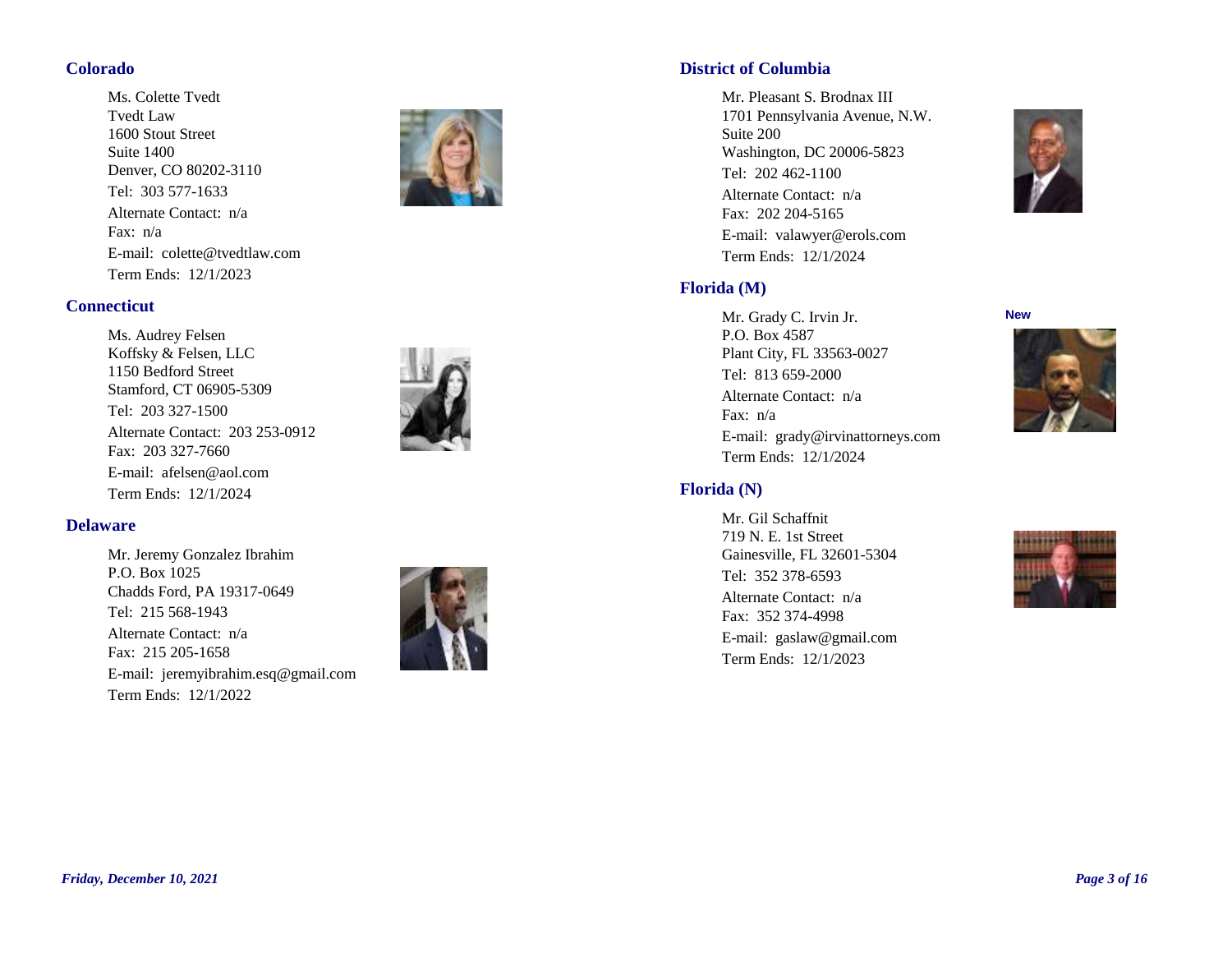## **Florida (S)**

Tel: 305 570-1610 Fax: n/a E-mail: hbell@brresq.com Term Ends: 12/1/2022 Mr. Henry P. Bell Bell Rosquete Reyes 999 Ponce de Leon Blvd. Suite 1120 PH Coral Gables, FL 33134-3047 Alternate Contact: 305 781-8111



## **Georgia (M)**

Tel: 478 757-2990 Fax: 478 757-2991 E-mail: charles@cecoxjr.com Term Ends: 12/1/2022 Mr. Charles Cox Jr. Attorney at Law 3464 Vineville Avenue P.O. Box 67 Macon, GA 31202-0067 Alternate Contact: n/a



## **Georgia (N)**

Tel: 404 872-0560 Fax: 404 872-7205 E-mail: lbfcourts@aol.com Term Ends: 12/1/2024 Mr. Leigh Burton Finlayson 931 Ponce de Leon Avenue, NE Atlanta, GA 30306-4211 Alternate Contact: 404 849-6375



## **Georgia (S)**

Tel: 706 434-8799 Fax: n/a E-mail: david@crowderstewart.com Term Ends: Resource Counsel Mr. David M. Stewart Crowder Stewart, LLP 540 James Brown Blvd. P.O. Box 160 Augusta, GA 30903-2354 Alternate Contact: n/a



## **Guam**

Tel: 671 472-1824 Fax: n/a E-mail: cclaw1@teleguam.net Term Ends: 12/1/2023 Mr. Jeff Moots 210 Archbishop Flores Street Suite 200 Hagatna, Guam, 96910-5189 Alternate Contact: 671 688-4484



#### **Hawaii**

Tel: 808 521-3336 Fax: 808 566-0347 E-mail: lynnpanagakos@yahoo.com Term Ends: 12/1/2023 Ms. Lynn E.Kim Panagakos Attorney at Law Davies Pacific Center 841 Bishop Street, Suite 2201 Honolulu, HI 96813-3908 Alternate Contact: 808 542-9943

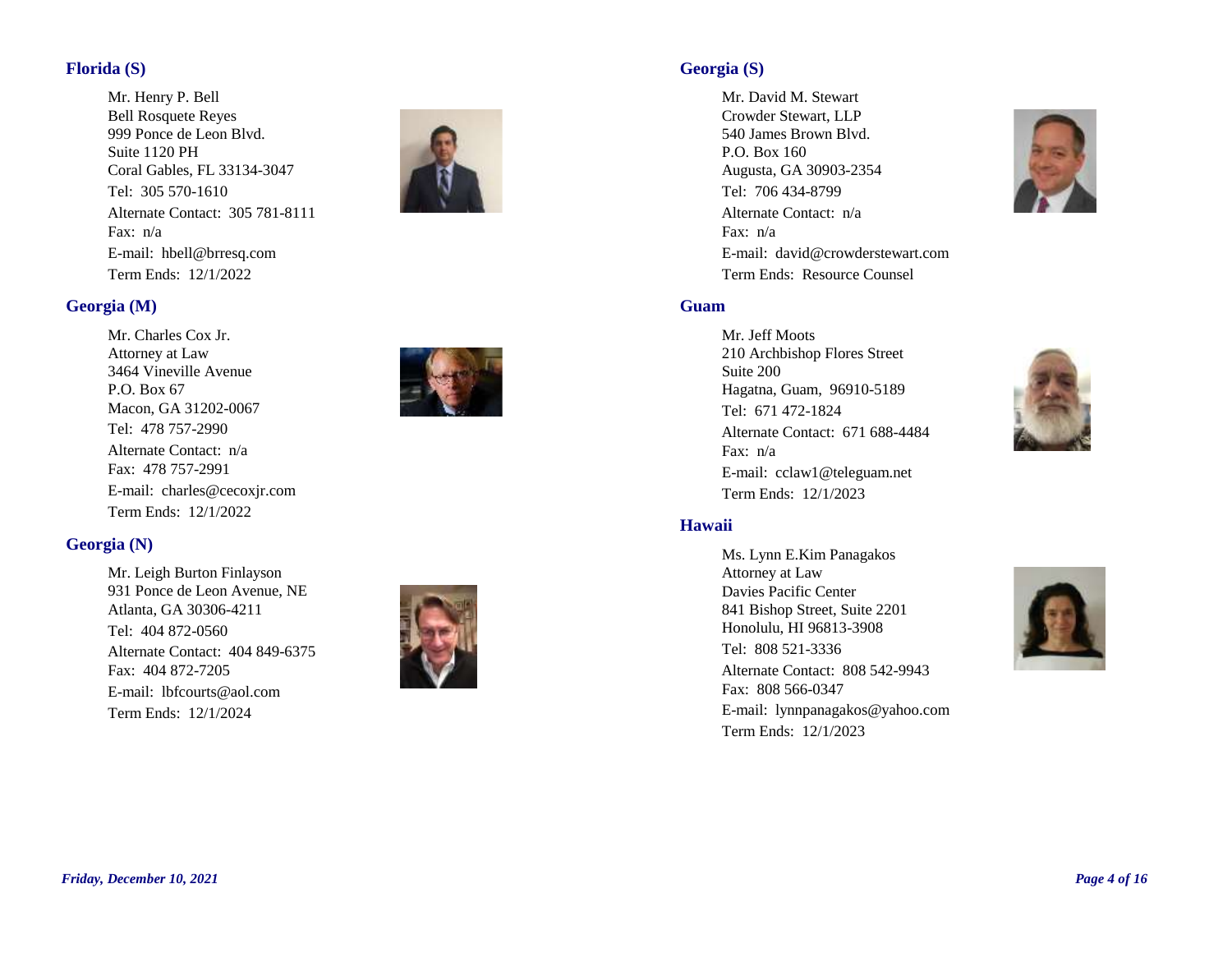#### **Idaho**

Tel: 208 642-3797 Fax: n/a E-mail: emassoth@kmrs.net Term Ends: 12/2/2023 Ms. Elisa Massoth Massoth & Burrows 14 S. Main Street Suite 200 Payette, ID 83661-2886 Alternate Contact: n/a



## **Illinois (C)**

Tel: 312 888-5832 Fax: n/a E-mail: chuck.schierer@gmail.com Term Ends: 12/1/2024 Mr. Charles Schierer Schierer & Ritchie, LLC 1009 Illini Drive East Peoria, IL 61611-1883 Alternate Contact: n/a



## **Illinois (N)**

Tel: 312 939-6440 Fax: 312 362-9907 E-mail: cg@cgdefense.com Term Ends: 12/1/2023 Ms. Cynthia Giacchetti 53 W. Jackson Boulevard Suite 1035 Chicago, IL 60604-3606 Alternate Contact: n/a



## **Illinois (S)**

Tel: 618 277-7260 Fax: n/a E-mail: justinkuehn@kuehnlawfirm.com Term Ends: 12/1/2024 Mr. Justin Kuehn Justin Kuehn 23 South First Street Belleville, IL 62220-2013 Alternate Contact: 618 698-9420



Tel: 219 362-1577 Fax: 219 362-2106 E-mail: dpjones@nlkj.com Term Ends: 12/1/2024 Mr. David Jones Newby, Lewis, Kaminski & Jones, LLP 916 Lincolnway LaPorte, IN 46350-3412 Alternate Contact: 219 363 6331



#### **Indiana (S)**

Tel: 317 221-0800 Fax: 317 221-0900 E-mail: doneakabrooks@yahoo.com Term Ends: 12/1/2023 Ms. Doneaka Brooks 251 E. Ohio Street Suite 915 Indianapolis, IN 46204-2133 Alternate Contact: 317 496-3151

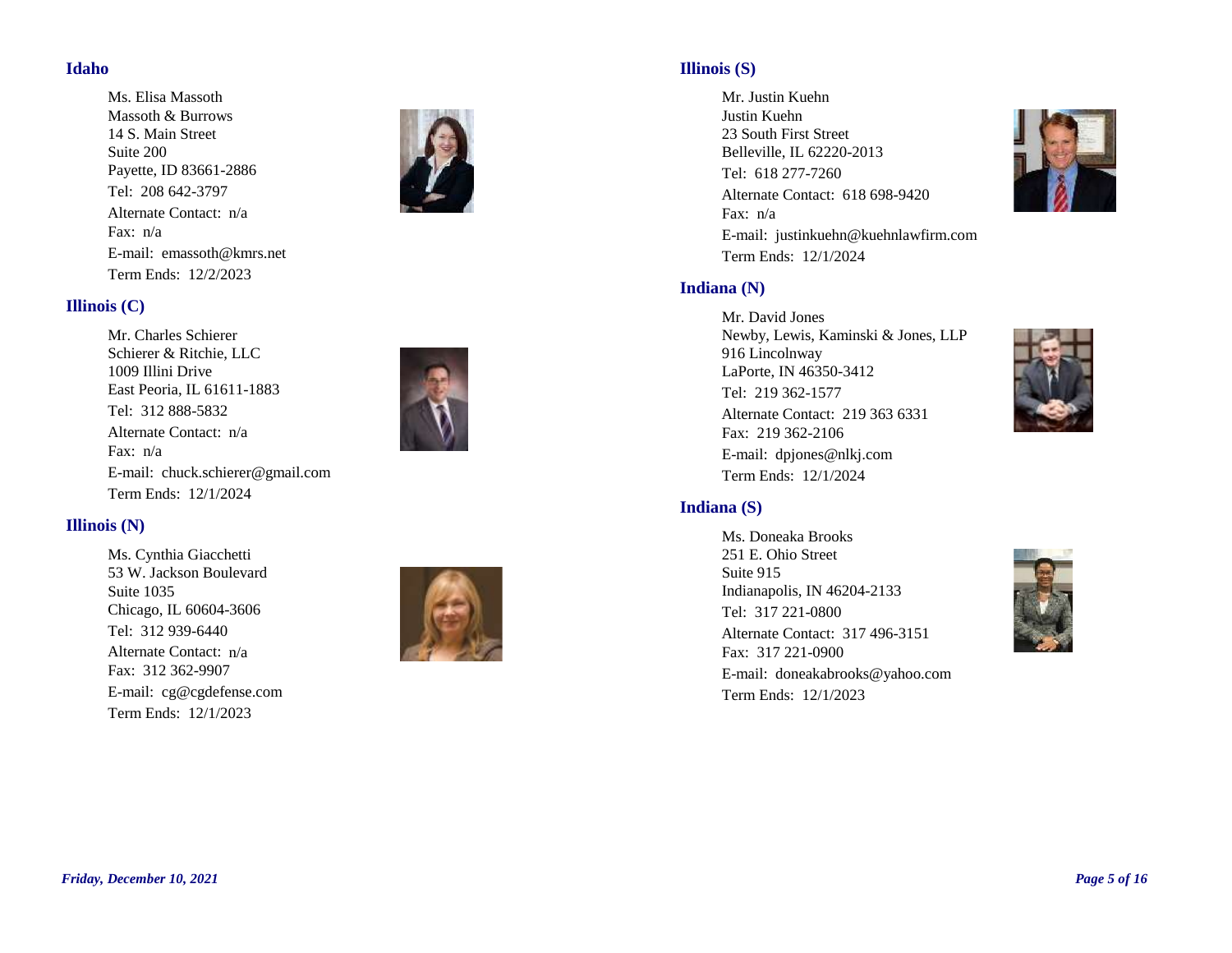### **Iowa (N)**

Tel: 319 364-1140 Fax: 319 331-6294 E-mail: michael.lahammer@lahammerlaw.com Term Ends: 12/1/2022 Mr. Michael Lahammer 425 Second Street Suite 1010 Cedar Rapids, IA 52401-1819 Alternate Contact: n/a



#### **Iowa (S)**

Tel: 515 288-5008 Fax: 515 288-5010 E-mail: angela@dickeycampbell.com Term Ends: 12/1/2024 Ms. Angela Campbell Dickey & Campbell Law Firm, P.L.C. 301 East Walnut Street Suite 1 Des Moines, IA 50309-2032 Alternate Contact: 515 321 8504



#### **Kansas**

Tel: 816 471-6694 Fax: 816 472-3516 E-mail: mmorgan@morganpilate.com Term Ends: 12/1/2023 Ms. Melanie Morgan Morgan Pilate LLC 926 Cherry Street Kansas City, MO 64106-2633 Alternate Contact: 913 707-1990



## **Kentucky (E)**

Tel: 859 254-3232 Fax: 859 225-4746 E-mail: pfnash@nashmarshall.com Term Ends: Resource Counsel Mr. Patrick Nash 129 West Short Street Lexington, KY 40507-1301 Alternate Contact: 859-361-4209



**New**

#### **Kentucky (W)**

Tel: 502 681-0617 Fax: n/a E-mail: bbutler@stites.com Term Ends: 12/1/2024 Mr. Brian Butler Stites & Harbison 400 West Market Street Suite 1800 Louisville, KY 40202-3362 Alternate Contact: 502 594-1802

## **Louisiana (E)**

Tel: 504 571-9529 Fax: 866 460-1057 E-mail: townsend@nolacriminallaw.com Term Ends: 12/1/2022 Mr. Townsend Myers 700 Camp Street Suite 213 New Orleans, LA 70130-3702 Alternate Contact: 504 237-5245

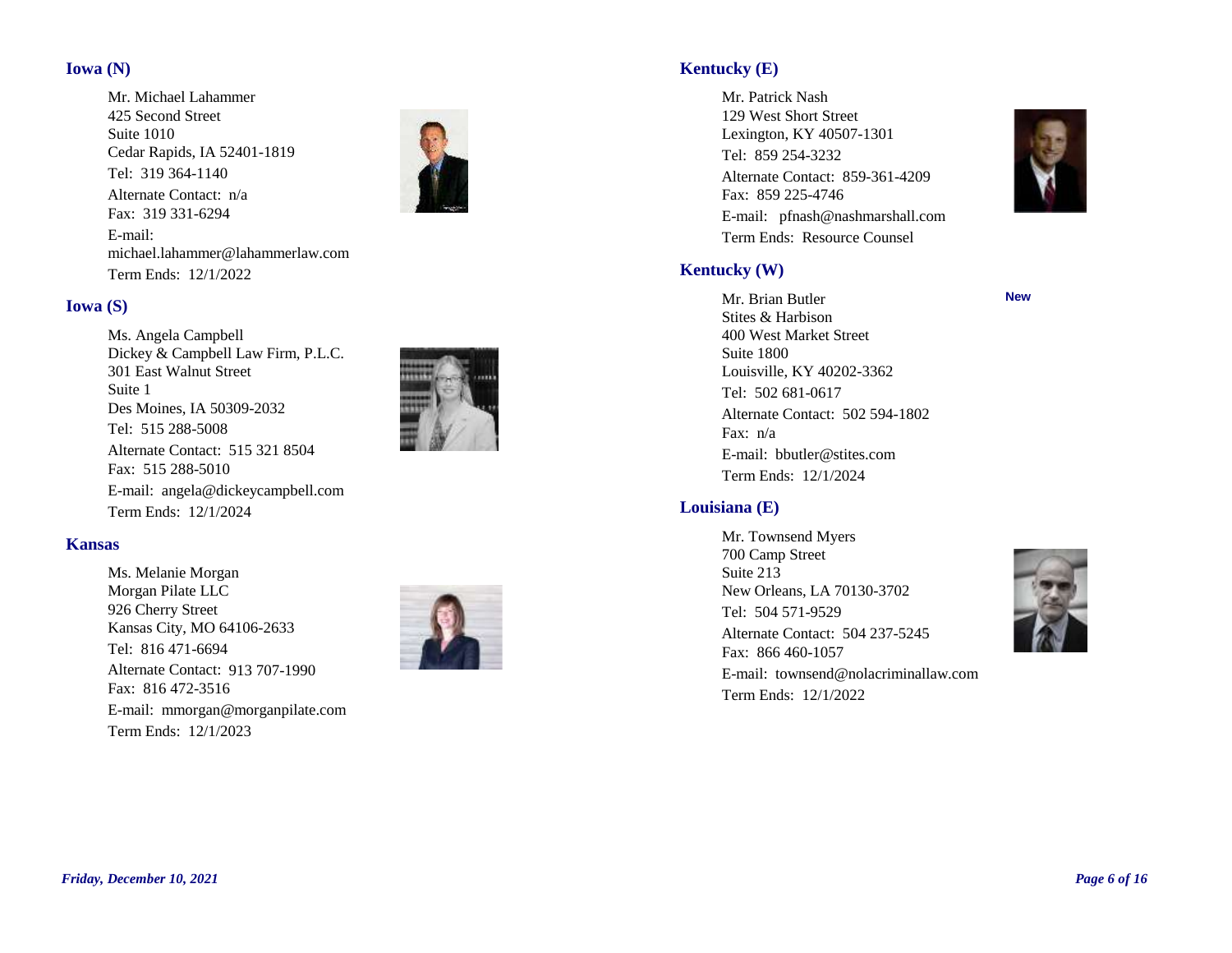#### **Louisiana (M)**

Tel: 225 478-1111 Fax: n/a E-mail: david@rozaslaw.com Term Ends: 12/1/2024 Mr. David Rozas Rozas and Associates 9448 Brookline Avenue Baton Rouge, LA 70809-1428 Alternate Contact: 225 773-4006

#### **Louisiana (W)**

Tel: 318 459-9111 Fax: n/a E-mail: Sarah@gilmergiglio.com Term Ends: 12/1/2024 Ms Sarah Giglio 3541 Youree Drive Shreveport, LA 71105-2119 Alternate Contact: 936 674-7072



**New**

#### **Maine**

Tel: 207 947-6915 Fax: n/a E-mail: tmh@vbk.com Term Ends: 12/1/2023 Mr. Terence Harrigan Vafiades, Brountas & Kominsky, LLP 23 Water Street P.O. Box 919 Bangor, ME 04402-0919 Alternate Contact: n/a



#### **Maryland**

Tel: 301 728-2905 Fax: n/a E-mail: whalenesq@aol.com Term Ends: 12/1/2022 Ms. Teresa Whalen Law Office of Teresa Whalen 801 Wayne Avenue Suite 400 Silver Spring, MD 20910-4450 Alternate Contact: n/a

#### **Massachusetts**

Tel: 617 722-8220 Fax: n/a E-mail: hedges@htlawyers.com Term Ends: 12/1/2022 Ms. Jessica Hedges Hedges & Tumposky, LLP 50 Congress Street Suite 600 Boston, MA 02109-4075 Alternate Contact: 617 610-8255



## **Michigan (E)**

Tel: 734 761-8585 Fax: n/a E-mail: doug@kmhlaw.com Term Ends: 12/1/2022 Mr. Douglas Mullkoff 402 W. Liberty Ann Arbor, MI 48103-4388 Alternate Contact: n/a

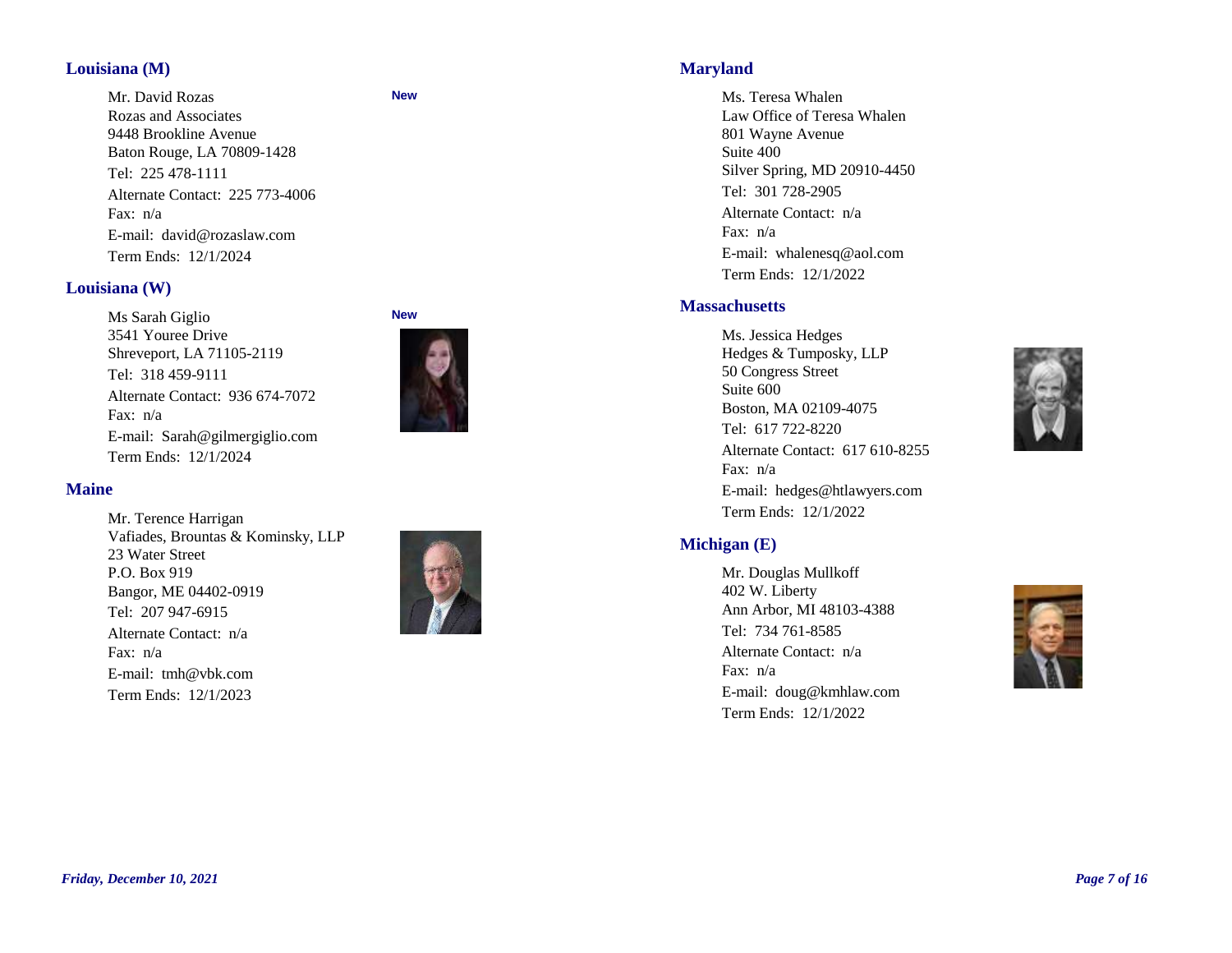## **Michigan (W)**

Tel: 616 456-7831 Fax: n/a E-mail: rick@zambonlaw.com Term Ends: 12/1/2024 Mr. Rick Zambon 202 Waters Building 161 Ottawa Avenue NW Suite 202 Grand Rapids, MI 49503-2769 Alternate Contact: 616 299-2486



#### **Minnesota**

Tel: 651 278-4987 Fax: n/a E-mail: robert.richman@gmail.com Term Ends: 12/1/2021 Mr. Robert Richman Law Offices of Robert D. Richman P.O. Box 16643 St. Louis Park, MN 55416-0643 Alternate Contact: n/a



## **Mississippi (N)**

Tel: 662 226-7215 Fax: 662 226-2932 E-mail: rusty@harlowlawfirm.com Mr. A.E. Rusty Harlow Jr. Harlow Law Firm 850 Lakeview Drive Grenada, MS 38901-4305 Alternate Contact: n/a

Term Ends: 12/1/2022



## **Mississippi (S)**

Tel: 601 488-4105 Fax: n/a E-mail: thewhalenfirmpllc@yahoo.com Term Ends: 12/1/2024 Mr. T. Murry Whalen The Whalen Law Firm 401 East South Jackson, MS 39225-5015 Alternate Contact: n/a

#### **Missouri (E)**

Tel: 314 726-9999 Fax: n/a E-mail: jlynch@lynchlawonline.com Term Ends: 12/1/2023 Mr. John Lynch 5770 Mexico Road St. Peters, MO 63376-2264 Alternate Contact: 314 313-1749



**New**

#### **Missouri (W)**

Tel: 816 561-7007 Fax: 816 561-7007 E-mail: Snaseem@BerkowitzOliver.com Term Ends: 12/1/2023 Mr. Shazzie Naseem Berkowitz Oliver LLP 2600 Grand Boulevard Suite 1200 Kansas City, MO 64108-4630 Alternate Contact: 816 868-2959

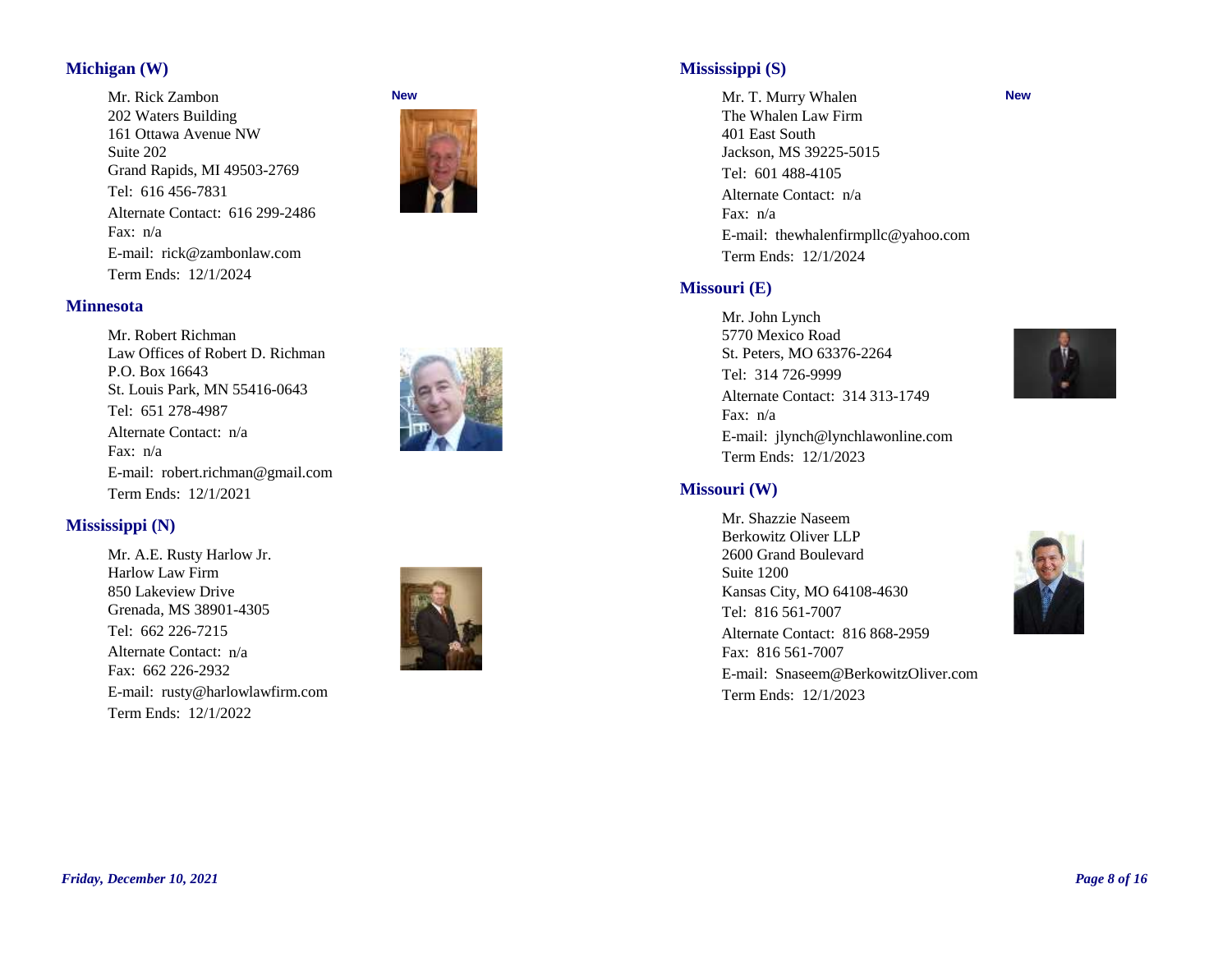#### **Montana**

Tel: 406 721-6655 Fax: n/a E-mail: dwight@jschultelaw.com Term Ends: 12/1/2024 Mr. Dwight J. Schulte Schulte Law Firm, P.C. 2425 Mullan Road Missoula, MT 59808-1827 Alternate Contact: n/a

#### **Nebraska**

Tel: 402 342-4118 Fax: 402 344-0109 E-mail: peder@bartlinglaw.com Term Ends: 12/1/2023 Mr. Peder Bartling Bartling Law Offices, P.C., L.L.O. 209 South 19th Street Suite 500 Omaha, NE 68102-1711 Alternate Contact: 402 344-0109

#### **Nevada**

Tel: 702 906-2411 Fax: 866 299-5274 E-mail: rtanasi@tanasilaw.com Term Ends: 12/1/2022 Mr. Richard Tanasi Esq. Tanasi Law Offices 601 South Seventh St. 2nd Floor Las Vegas, NV 89101-6905 Alternate Contact: 702 278-3091

#### **New**

## **New Hampshire**

Tel: 603 668-8300 Fax: n/a E-mail: Jrancourt@brennanlenehan.com Term Ends: 12/1/2022 Ms. Jaye L. Rancourt 85 Brook Street Manchester, NH 03104-3605 Alternate Contact: n/a

#### **New Jersey**

**New Mexico**

Tel: 609 581-8555 Fax: 609 581-9509 E-mail: jabesquire@aol.com Term Ends: 12/1/2024 Mr. Jerome Ballarotto 143 White Horse Avenue Trenton, NJ 08610-2643 Alternate Contact: n/a



Tel: 505 639-5709 Fax: 505 433-5812 E-mail: ryan@rjvlawfirm.com Term Ends: 12/1/2024 Mr. Ryan J. Villa The Law Office of Ryan J. Villa 5501 Eagle Rock Ave. NE Suite C2 Albuquerque, NM 87113-2542 Alternate Contact: n/a

**New**

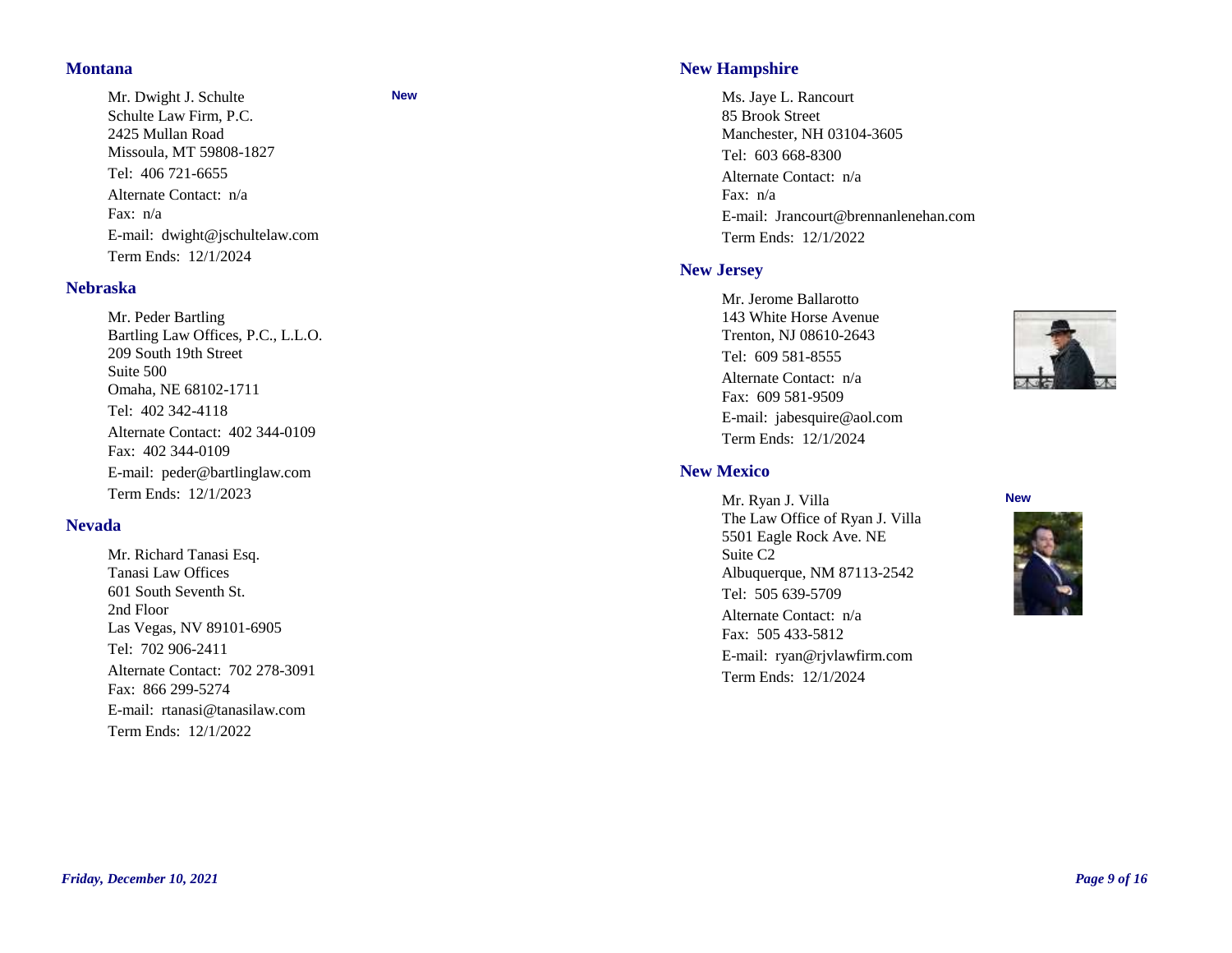## **New York (E)**

Tel: 212 791-3919 Fax: 212 791-3940 E-mail: tonyricco@aol.com Term Ends: 12/1/2023 Mr. Anthony Ricco 20 Vesey Street Suite 400 New York, NY 10007- Alternate Contact: n/a

#### **New York (N)**

Tel: 315 472-4489 Fax: n/a E-mail: dfndr@hotmail.com Term Ends: 12/1/2024 Mr. Rob Wells University Building 120 E. Washington St. Suite #825 Syracuse, NY 13202-4016 Alternate Contact: n/a

#### **New**

## **New York (S)**

Tel: 212 243-1100 Fax: 888 587-4737 E-mail: bcsternheim@mac.com Term Ends: 12/1/2024 Ms. Bobbi C. Sternheim Esq. Law Offices of Bobbi C. Sternheim 225 Broadway Suite 715 New York, NY 10007-3795 Alternate Contact: 917 912-9698



## **New York (W)**

Tel: 716 855-1050 Fax: 716 855-1052 E-mail: rop@personiusmelber.com Term Ends: 12/1/2023 Mr. Rodney Personius Personius Melber LLP 2100 Main Place Tower Buffalo, NY 14202-3721 Alternate Contact: n/a





## **North Carolina (M)**

Tel: 919 747-8380

Mr. Christian E. Dysart

Raleigh, NC 27603-1730

530 Hillsborough St.

Fax: 919 882-1222

Term Ends: 12/1/2024

**North Carolina (E)**

Dysart Law

Suite 200

Tel: 336 725-6600 Fax: 336 725-5103 E-mail: stacey@grlawnc.com Term Ends: 12/1/2024 Ms. Stacey Rubain Quander & Rubain 301 N. Main St. Suite 2020 Winston-Salem, NC 27101-3819 Alternate Contact: 336 287-6226

E-mail: christian@dysartwillis.com

Alternate Contact: 919 624-1180



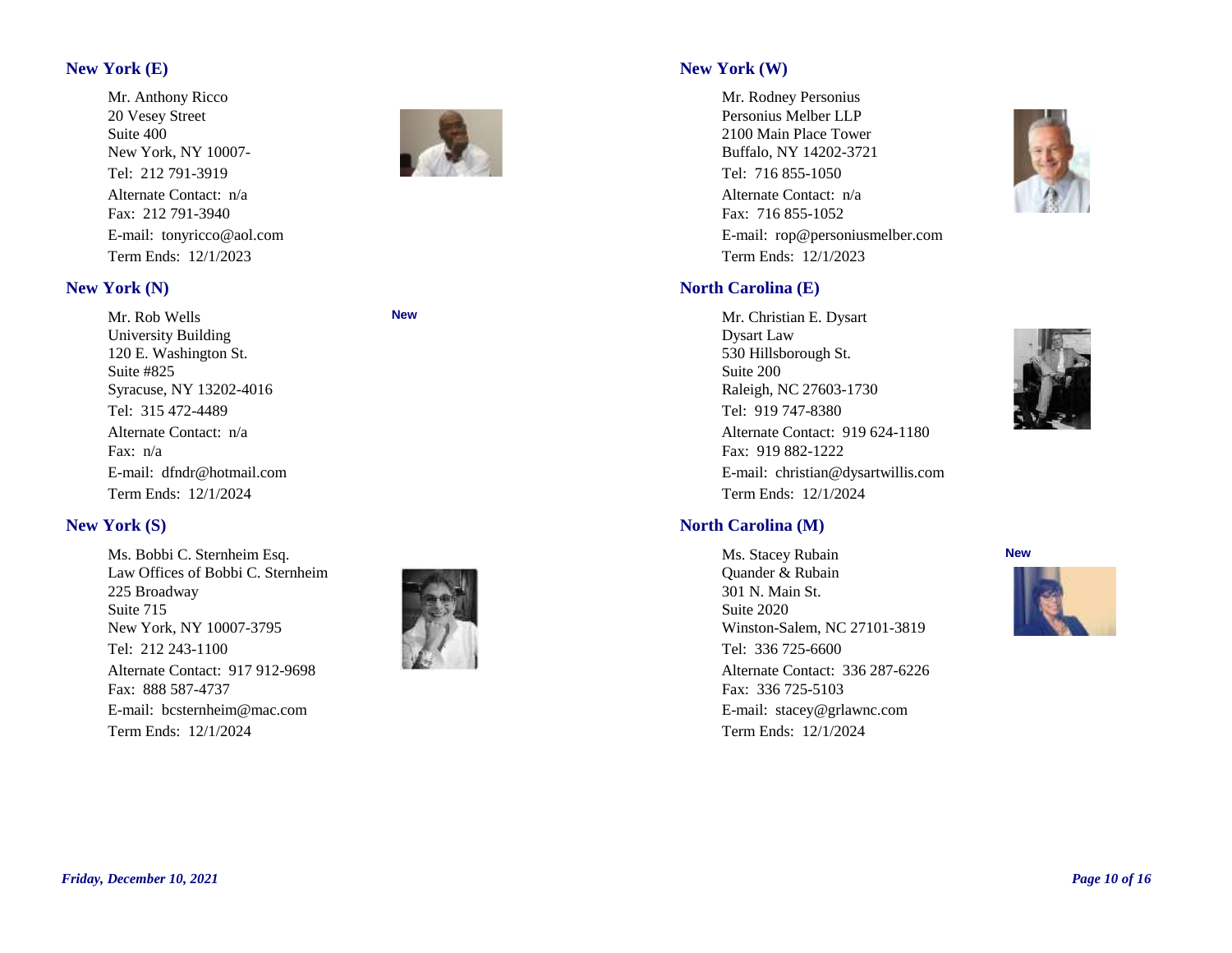## **North Carolina (W)**

Tel: 704 348-1421 Fax: n/a E-mail: jnelson166@aol.com Term Ends: 12/1/2023 Ms. Mekka D. Jeffers-Nelson 227 W. 4th Street #LL102 P.O. Box 49631 Charlotte, NC 28277-0082 Alternate Contact: 704 544-6728



#### **North Dakota**

Tel: 701 237-6983 Fax: 701 237-0847 E-mail: mfriese@vogellaw.com Term Ends: 12/1/2024 Mr. Mark Friese Attorney at Law Vogel Law Firm 218 NP Avenue, P.O. Box 1389 Fargo, ND 58107-1389 Alternate Contact: n/a



#### **Northern Mariana Islands**

Tel: 670 233-3663 Fax: 670 233-5262 E-mail: bruce@saipanlaw.com Term Ends: Resource Counsel Mr. Bruce Berline Macaranas Building Second Floor P.O. Box 5682, CHRB Saipan, MP 96950-5556 Alternate Contact: n/a



#### **Ohio (N)**

Tel: 216 410-8512 Fax: n/a E-mail: joanepettinelli@wfblaw.com Term Ends: 12/1/2023 Ms. Joan Pettinelli P.O. Box 33909 North Royalton, OH 44133-0909 Alternate Contact: n/a



## **Ohio (S)**

Tel: 614 221-6500 Fax: n/a E-mail: Diane.Menashe@icemiller.com Term Ends: 12/1/2022 Ms. Diane Menashe 536 South Wall Street Suite 300 Columbus, OH 43215-5787 Alternate Contact: n/a



Tel: 918 682-0091 Fax: 918 683-6340 E-mail: tom@wswlaw.com Term Ends: 12/1/2022 Mr. Thomas Wright Wright, Stout & Wilburn 300 W. Broadway Muskogee, OK 74401-6610 Alternate Contact: 918 348-9697



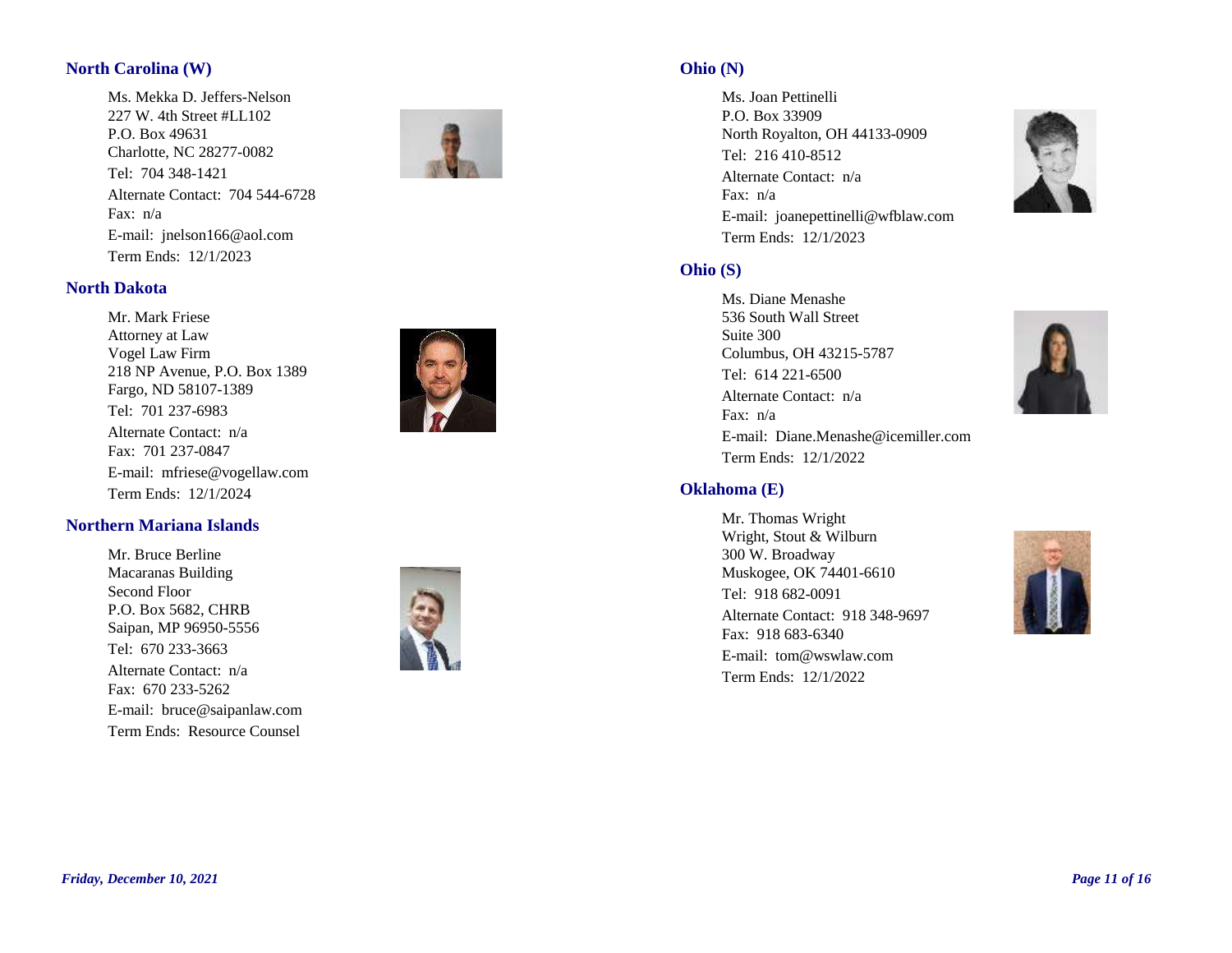#### **Oklahoma (N)**

Tel: 918 595-4806 Fax: 918 595-4990 E-mail: jrussell@gablelaw.com Term Ends: 12/1/2023 Mr. John Russell GableGotwals 1100 ONEOK Plaza 100 West 5th Street Tulsa, OK 74103-4279 Alternate Contact: n/a



#### **Oklahoma (W)**

Tel: 405 235-5944 Fax: n/a E-mail: lancebp2000@yahoo.com Term Ends: 12/1/2022 Mr. Lance Phillips 7 South Mickey Mantle Drive Suite 377 Oklahoma City, OK 73104-2436 Alternate Contact: n/a

#### **Oregon**

Tel: 503 228-0497 Fax: 503 228-7112 E-mail: per@hoevetlaw.com Term Ends: 12/1/2022 Mr. Per C Olson Hoevet Olson Howes, P.C. 1000 SW Broadway Suite 1500 Portland, OR 97205-3035 Alternate Contact: n/a



## **Pennsylvania (E)**

Tel: 215 925-2500 Fax: 215 925-6471 E-mail: rmc@cedrone-mancano.com Term Ends: 12/1/2023 Mr. Mark E. Cedrone Esq. Cedrone & Mancano, LLC 123 South Broad Street Suite 810 Philadelphia, PA 19109-1030 Alternate Contact: 215 806-3070



## **Pennsylvania (M)**

Tel: 570 322-2113 Fax: n/a E-mail: rymsza@comcast.net Term Ends: 12/1/2022 Mr. Edward Rymsza Miele & Rymsza, P.C. 36 W. 4th Street Williamsport, PA 17701-6213 Alternate Contact: n/a



#### **Pennsylvania (W)**

Tel: 412 281-9971 Fax: 412 281-5126 E-mail: mick@pmlivingston.com Term Ends: 12/1/2023 Mr. Patrick Livingston 220 Grant Street 5th Floor Pittsburgh, PA 15219-2123 Alternate Contact: n/a

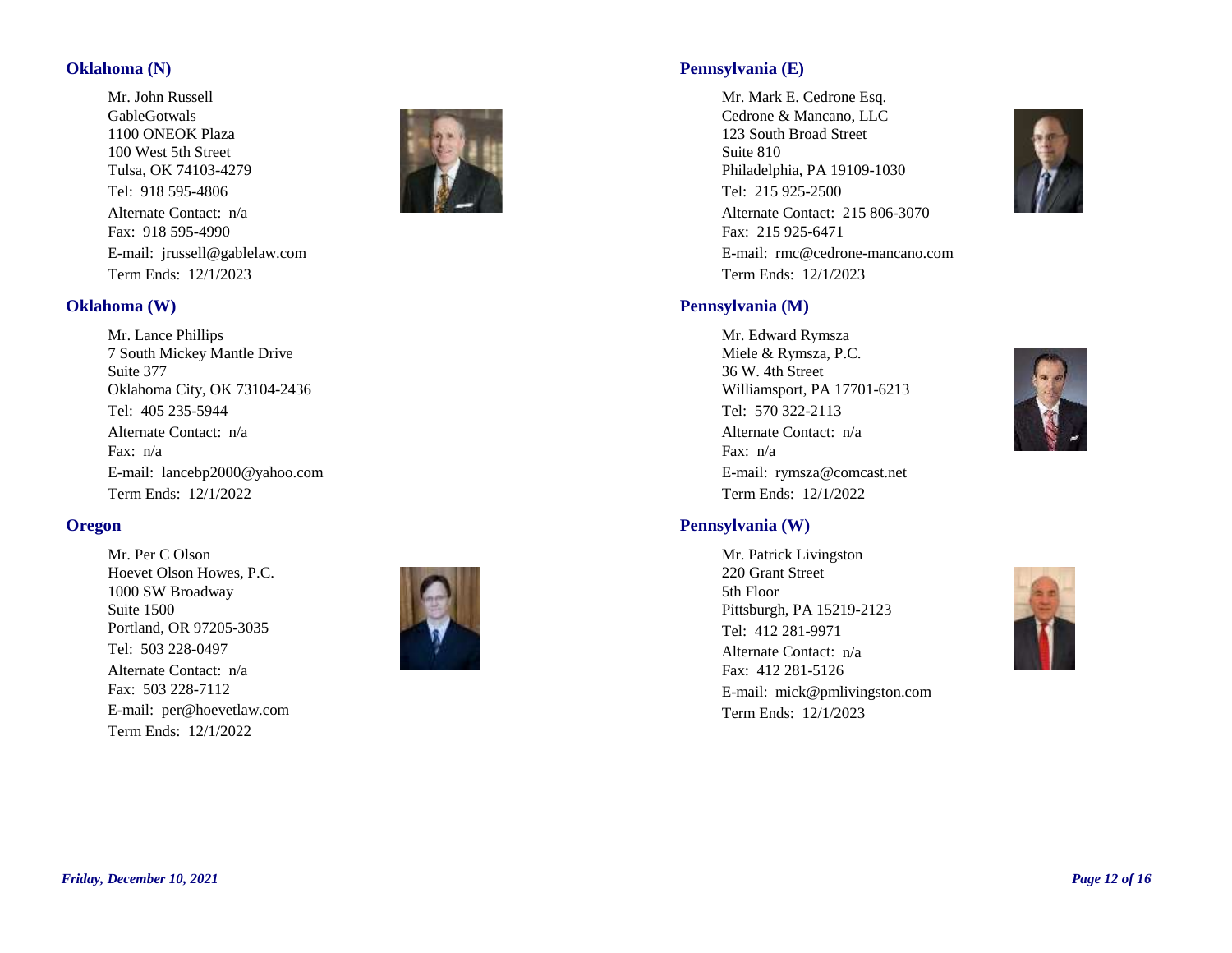## **Puerto Rico**

Tel: 787 598-9543 Fax: n/a E-mail: fjadamsquesada@gmail.com Term Ends: 12/1/2022 Mr. Francisco Adams P.O. Box 361252 San Juan, PR 00936-1252 Alternate Contact: n/a

#### **Rhode Island**

Tel: 401 861-9042 Fax: 401 861-0330 E-mail: Gjwest@georgejwestlaw.com Term Ends: 12/1/2023 Mr. George J. West Esq. George J. West & Associates One Turks Head Place Suite 312 Providence, RI 02903-2215 Alternate Contact: n/a



#### **South Carolina**

Tel: 828 243-5253 Fax: n/a E-mail: raltsummers@gmail.com Term Ends: 12/1/2024 Ms. Renae Alt-Summers 339 Heyward Street Columbia, SC 29201-4390 Alternate Contact: n/a



## **South Dakota**

Tel: 605 342-2909 Fax: n/a E-mail: john@murphylawoffice.org Term Ends: 12/1/2023 Mr. John Murphy 328 East New York Street Suite #1 Rapid City, SD 57701-6501 Alternate Contact: n/a

## **Tennessee (E)**

## Tel: 865 522-9942 Fax: 865 522-9945 E-mail: rrkurtz@gmail.com Term Ends: 12/1/2022 Mr. Robert Kurtz 422 S. Gay Street Suite 301 Knoxville, TN 37902-1144 Alternate Contact: 865 300-6297



## **Tennessee (M)**

Tel: 615 242-4200 Fax: 615 242-8115 E-mail: kim.hodde@hoddelaw.com Term Ends: 12/1/2022 Ms. Kimberly Hodde 40 Music Square East Nashville, TN 37203-4323 Alternate Contact: 615 305-2276

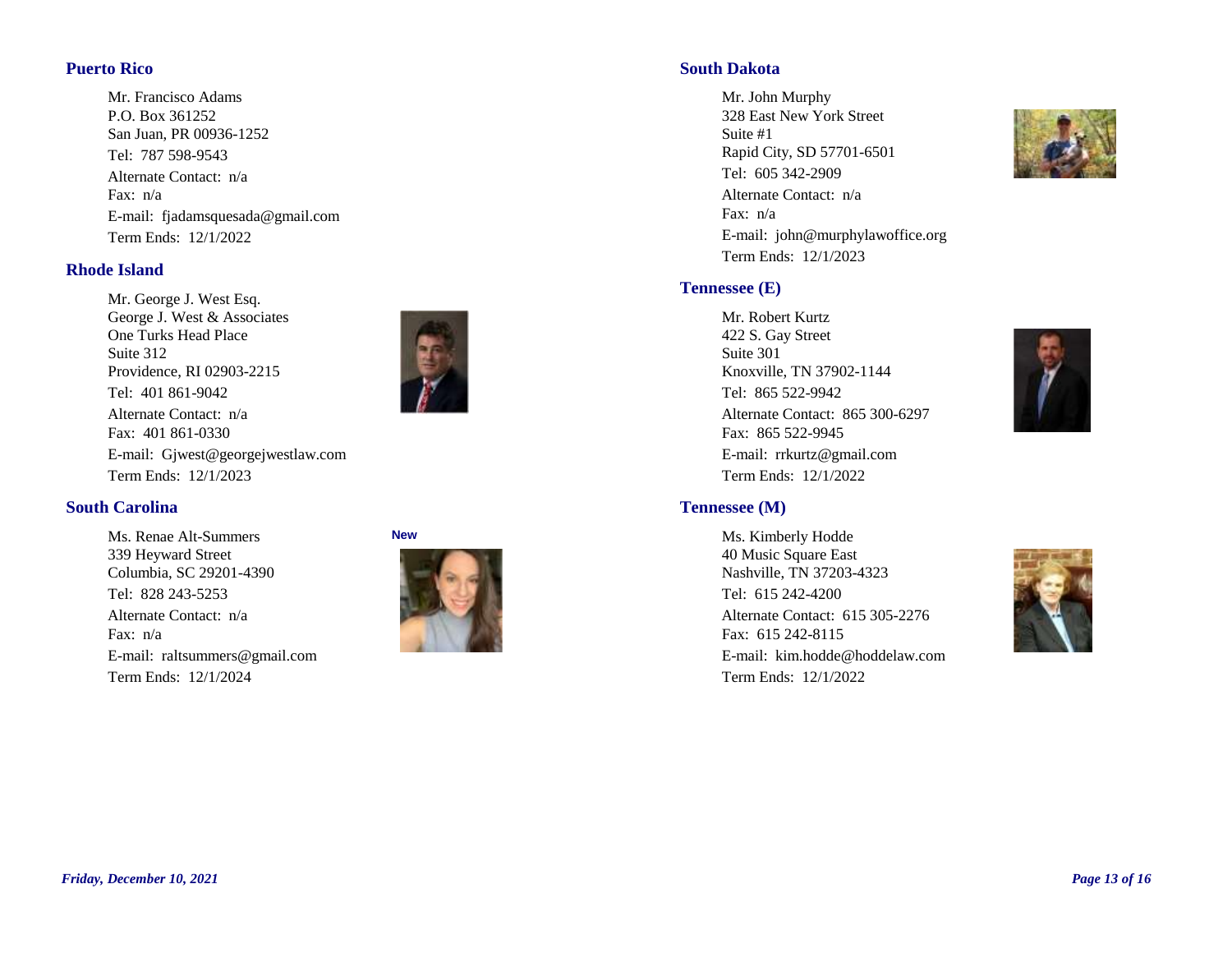### **Tennessee (W)**

Tel: 901 726-6884 Fax: n/a E-mail: andrecwharton@thewhartonlawfirm.com Term Ends: 12/1/2023 Mr. Andre Wharton 1575 Madison Ave. Memphis, TN 38104-2452 Alternate Contact: n/a



#### **Texas (E)**

Tel: 903 758-2200 Fax: 903 758-7864 E-mail: gwaldron@holmesmoore.com Term Ends: 12/1/2023 Mr. Greg Waldron Holmes & Moore, P.L.L.C. 110 W. Methvin Street Longview, TX 75601-6307 Alternate Contact: n/a

#### **Texas (N)**

Tel: 214 871-4900 Fax: n/a E-mail: CKNIGHT@BP-G.COM Term Ends: 12/1/2024 Ms. Camille Knight Burleson, Pate & Gibson 900 Jackson Street Suite 330 Dallas, TX 75202-4485 Alternate Contact: n/a

#### **Texas (S)**

Tel: 713 666-7576 Fax: 713 665-7070 E-mail: davidadler1@hotmail.com Term Ends: 12/1/2024 Mr. David Adler 6750 West Loop South Suite 120 Bellaire, TX 77401-4103 Alternate Contact: n/a

#### **Texas (W)**

Tel: 210 226-1463 Fax: n/a E-mail: whitecollarlaw@gmail.com Term Ends: 12/1/2022 Ms. Cynthia Eva Hujar Orr Goldstein & Orr 310 S. St. Mary's Street 29th Floor Tower Life Building San Antonio, TX 78202-3113 Alternate Contact: n/a

#### **Utah**

Tel: 801 535-4350 Fax: 801 364-5014 E-mail: fred@gfredmetos.com Term Ends: 12/1/2022 Mr. G. Fred Metos 10 W. Broadway Suite 650 Salt Lake City, UT 84101-2048 Alternate Contact: 801 633-0454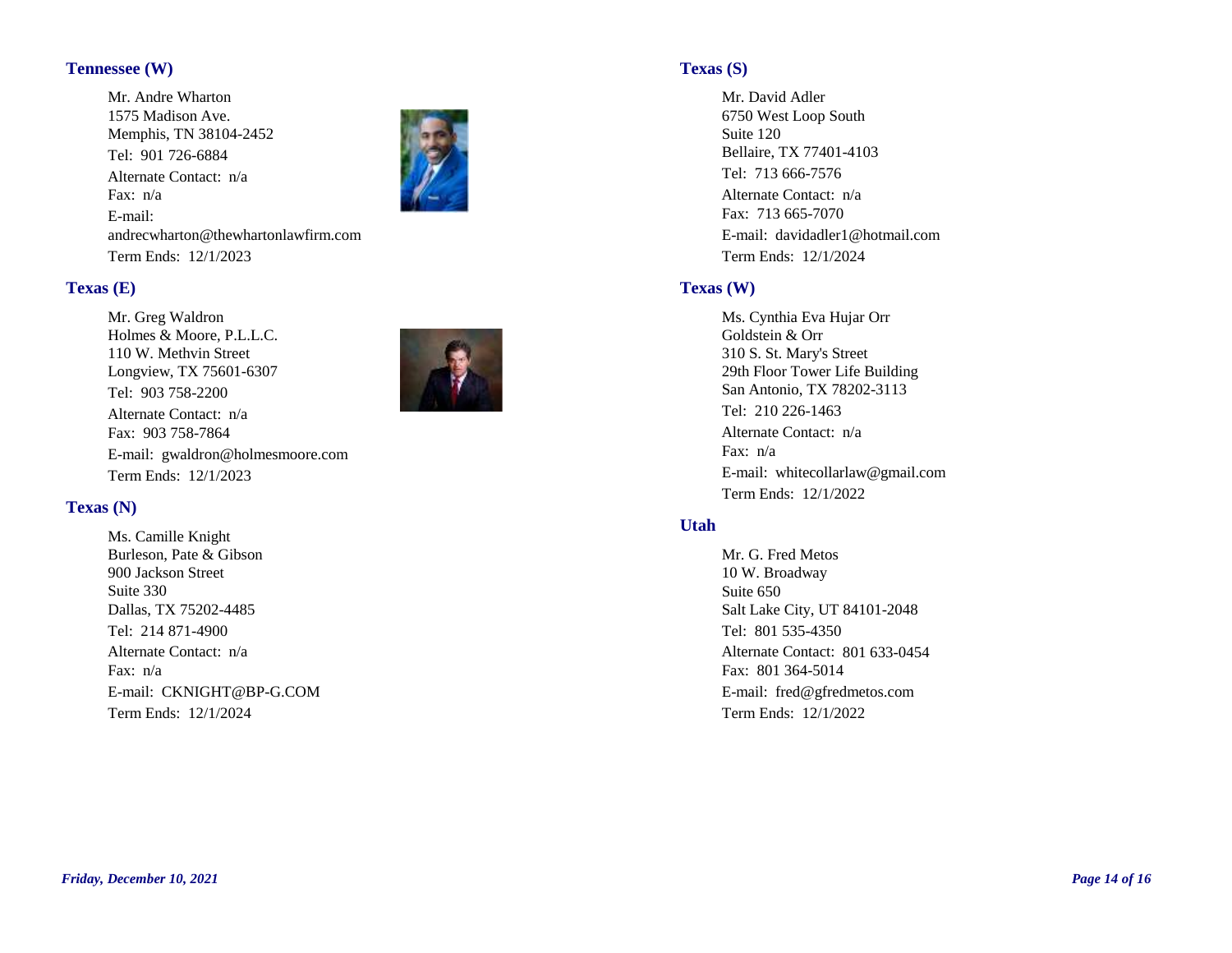#### **Vermont**

Tel: 802 864-0217 Fax: n/a E-mail: lshelkrot@langrock.com Term Ends: 12/1/2023 Ms. Lisa B. Shelkrot Langrock, Sperry & Wool, LLP 210 College Street P.O. Box 721 Burlington, VT 05402-0721 Alternate Contact: n/a



## **Virgin Islands**

Tel: 340 228-0799 Fax: n/a E-mail: Namosha.boykin@boykinlawfirm.com Term Ends: 12/1/2023 Ms. Namosha Boykin The Boykin Law Firm 2369 Kronprindsens Gade Suite 8-310 St. Thomas, VI 00802-6252 Alternate Contact: n/a

## **Virginia (E)**

Tel: 703 705-4428 Fax: n/a E-mail: www.ManittaLaw.com Term Ends: 12/1/2023 Ms. Lana Manitta, Esq. The Law Office of Lana Manitta, PLLC 140 B Purcellville Gateway Drive Suite #511 Purcellville, VA 20132-3485 Alternate Contact: n/a



## **Virginia (W)**

Tel: 540 639-9056 Fax: n/a E-mail: JimTurk@aol.com Term Ends: 12/1/2023 Mr. Jim Turk 1007 East Main Street Radford, VA 24141-1745 Alternate Contact: n/a

## **Washington (E)**

Tel: 509 252-2691 Fax: n/a E-mail: Geana.VanDessel@KutakRock.com Term Ends: 12/1/2023 Ms. Geana M. Van Dessel Kutak Rock, LLP Cutter Tower 510 W. Riverside Ave., Ste. 800 Spokane, WA 99201-0506 Alternate Contact: n/a



Tel: 253 777-5716 Fax: 253 627-1757 E-mail: olsonlaw@nventure.com Term Ends: 12/1/2023 Ms. Paula T. Olson 4020 North Vassault Street Tacoma, WA 98407-1106 Alternate Contact: n/a